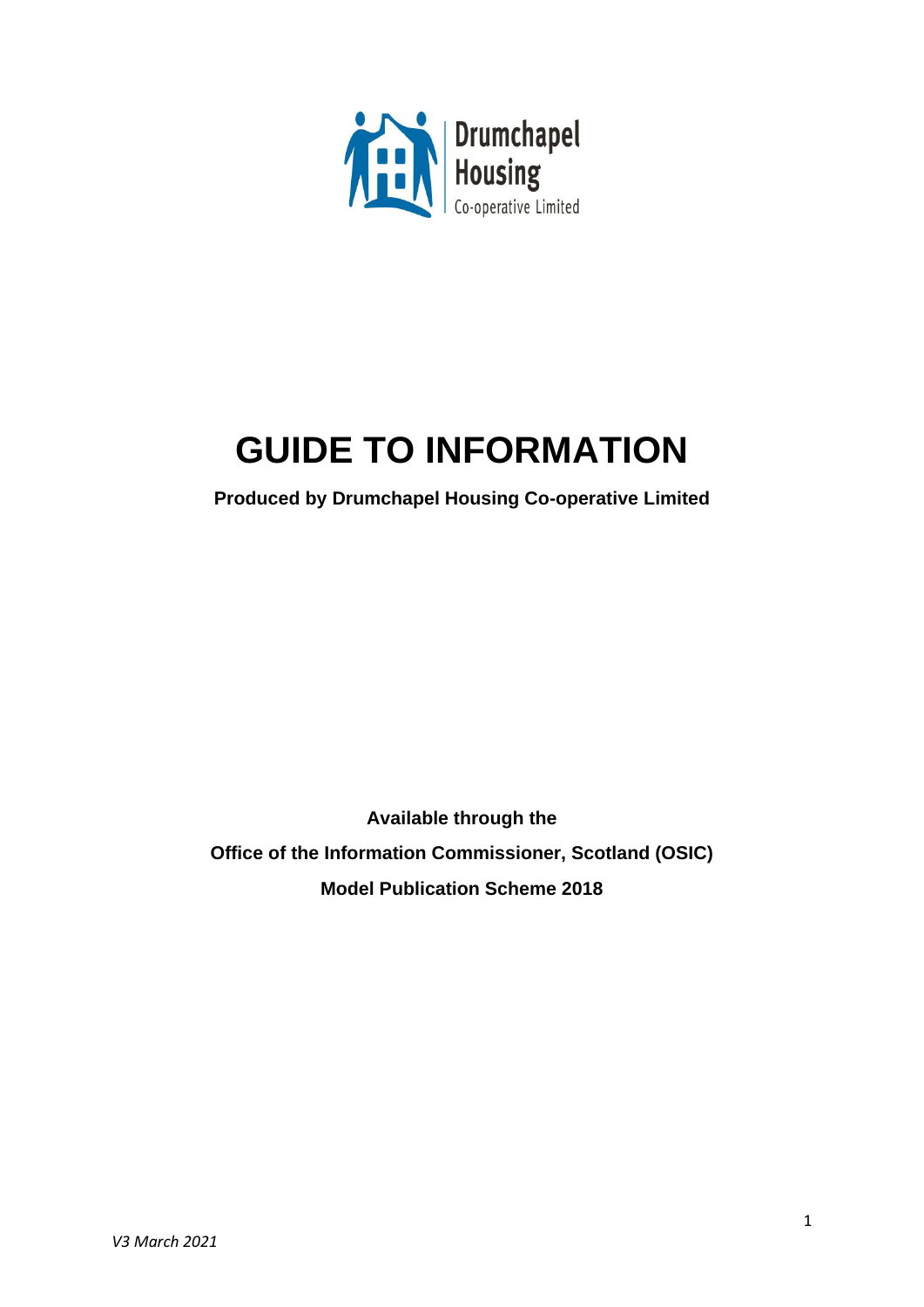### **At a glance – terms used in this document**

| <b>Term Used</b>          | <b>Explanation</b>                                                                                                                                                                                                                                                                  |
|---------------------------|-------------------------------------------------------------------------------------------------------------------------------------------------------------------------------------------------------------------------------------------------------------------------------------|
| <b>FOISA</b>              | Freedom of Information (Scotland) Act 2002<br>Places a duty on those organisations covered to proactively<br>publish certain types of information; and to respond to requests for<br>information; and to provide advice and assistance to those making<br>requests for information. |
| <b>EIRs</b>               | <b>Environmental Information Regulations (Scotland) 2004</b><br>Those organisations covered by EIRs have a duty to respond to<br>requests for environmental information                                                                                                             |
| <b>SIC</b>                | The Scottish Information Commissioner<br>Who is responsible for ensuring that those bodies covered by<br>FOISA and EIRs comply with the terms of the legislation.                                                                                                                   |
| <b>MPS</b>                | <b>Model Publication Scheme</b><br>Produced by the SIC – this details all of the information that those<br>subject to FOISA should publish (if they hold it)                                                                                                                        |
| Guide to Information      | A guide that all organisations subject to FOISA and adopting the<br>MPS must produce to help people access the information it makes<br>available                                                                                                                                    |
| Classes of<br>Information | Nine broad categories describing the types of information<br>authorities should publish (if they hold it).                                                                                                                                                                          |

# **About Drumchapel Housing Co-operative Ltd**

The Co-operative is a Scottish Registered Charity No. SCO46239 and was originally set up in 1985 as a steering group and began business on the 28<sup>th</sup> January 1988 as Southdeen Housing Co-operative Limited. It was one of the original five pilot Fully Mutual Housing Co-operatives in Scotland and was instrumental in the establishment of the Confederation of Scottish Housing Co-operatives, the national representative of Community Ownership Groups in Scotland.

The Co-operative's Fully Mutual status means that all its tenants are members and as such have the right to vote and stand for membership of the Management Board. The Management Board is entirely composed of tenants of the Co-operative who oversee the running of the Cooperative which involves the employment of professional staff, making policy decisions, allocating and managing houses and ensuring that the guidelines of good practice as laid down by the Scottish Housing Regulator.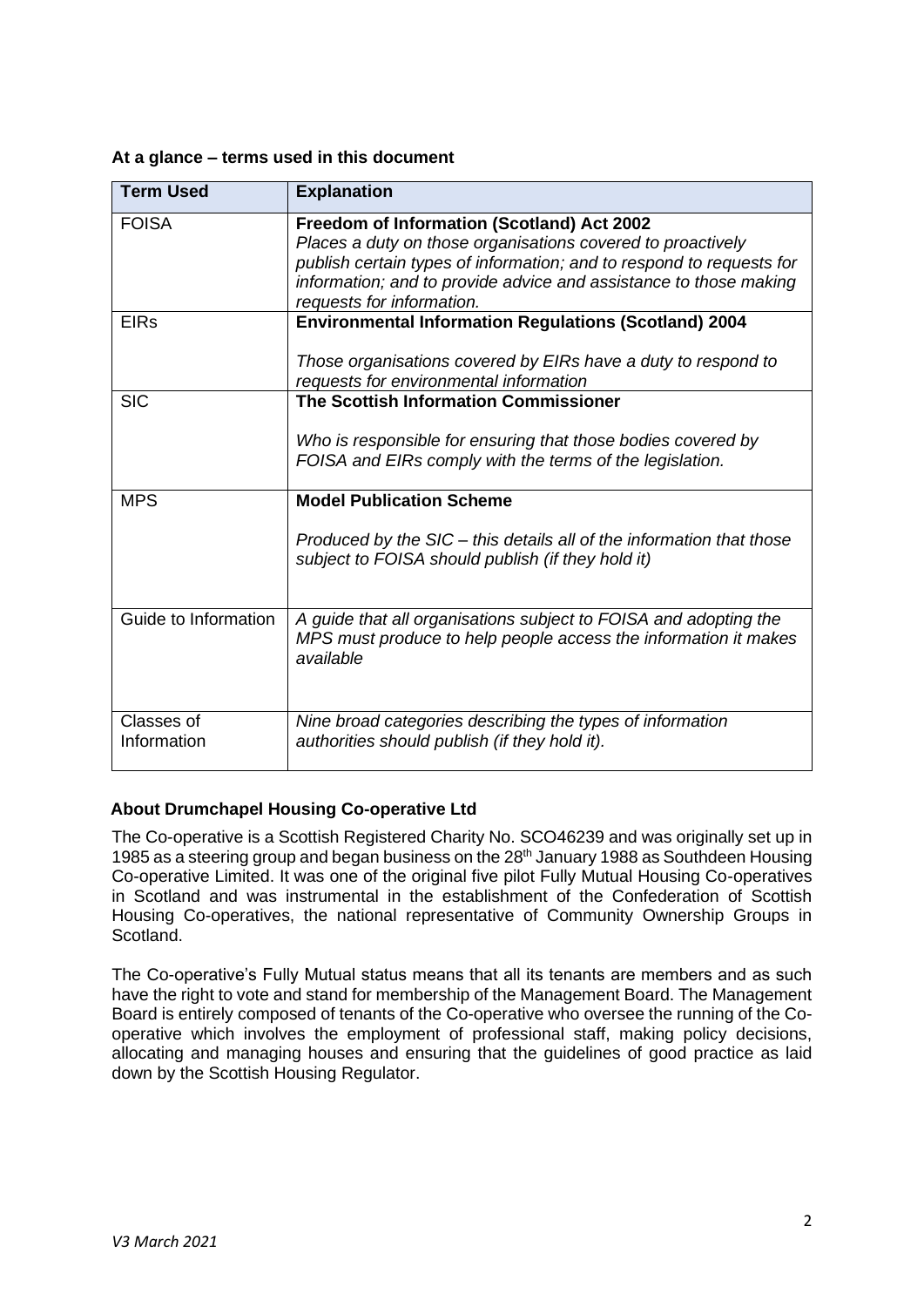Based at 4 Kinclaven Avenue, Drumchapel G15 7SP, the Co-operative's main contact number is **0141 944 4902** and is open for business 0900-1700hrs (Mon-Thu) and 0900-1600hrs (Fri).

The office is closed every fourth Wednesday for staff training.

Staff can also be contacted by e-mail on [enquiries@drumchapelhc.org.uk,](mailto:enquiries@drumchapelhc.org.uk) or our [DPO@drumchapelhc.org.uk.](mailto:DPO@drumchapelhc.org.uk) We can also be contacted via Facebook messenger at [https://www.facebook.com/pg/DrumchapelHousingCooperative/](https://www.facebook.com/pg/DrumchapelHousingCooperative/posts/) or by using the Cooperative's website contact form <https://www.drumchapelhc.org.uk/contact-us/>

#### **Our Mission Statement, Vision and Values**

#### **Mission Statement**

The Board considers our mission statement and have decided that it remains relevant, encompassing what the Co-operative seeks to achieve.

*Drumchapel Housing Co-operative is committed to providing an excellent service to our tenants and service users. We will work in partnership with the local community to provide good quality homes and create a better Drumchapel.* 

#### **Vision**

Our vision is that Drumchapel Housing Co-operative will be the landlord of choice in our neighbourhood, working with our customers, communities and local stakeholders to create an area where people choose to, and are happy, to live. Great service and value for money will be at our core and we will strive relentlessly to balance both.

#### **Values**

The following values will shape how we do business to achieve our mission and the strategic objectives set out in this plan. They underpin all the work that we do.

**Excellence** – We are committed to providing a quality, customer focused service that demonstrates value for money. We will publicise information on how we are performing, welcoming challenge and feedback to continuously improve the effectiveness and relevance of the service we provide.

**Accountability** – Our Board and senior staff team will provide strong strategic leadership and oversight, with non-senior staff at the forefront of delivery, ensuring tenants' interests are protected in all that we do. We will ensure that our actions are transparent.

**Partnership Working** – We will work collaboratively with all sections of the local community. This includes working collectively and individually with our customers, other registered social landlords, and statutory and voluntary sector partners working in Drumchapel to improve the lives of our residents. We will continue to be a proactive member of the local community, seeking out new, innovative ways to address issues that impact our residents.

# **Our Board**

Our Management Board provides the strategic direction for Drumchapel Housing Cooperative Ltd and ensures that we try to attain and maintain the highest level of standards and performance. The Management Board meets at least nine times per year and consists of ten members and one Co-optee. As at December 2021, our Board are: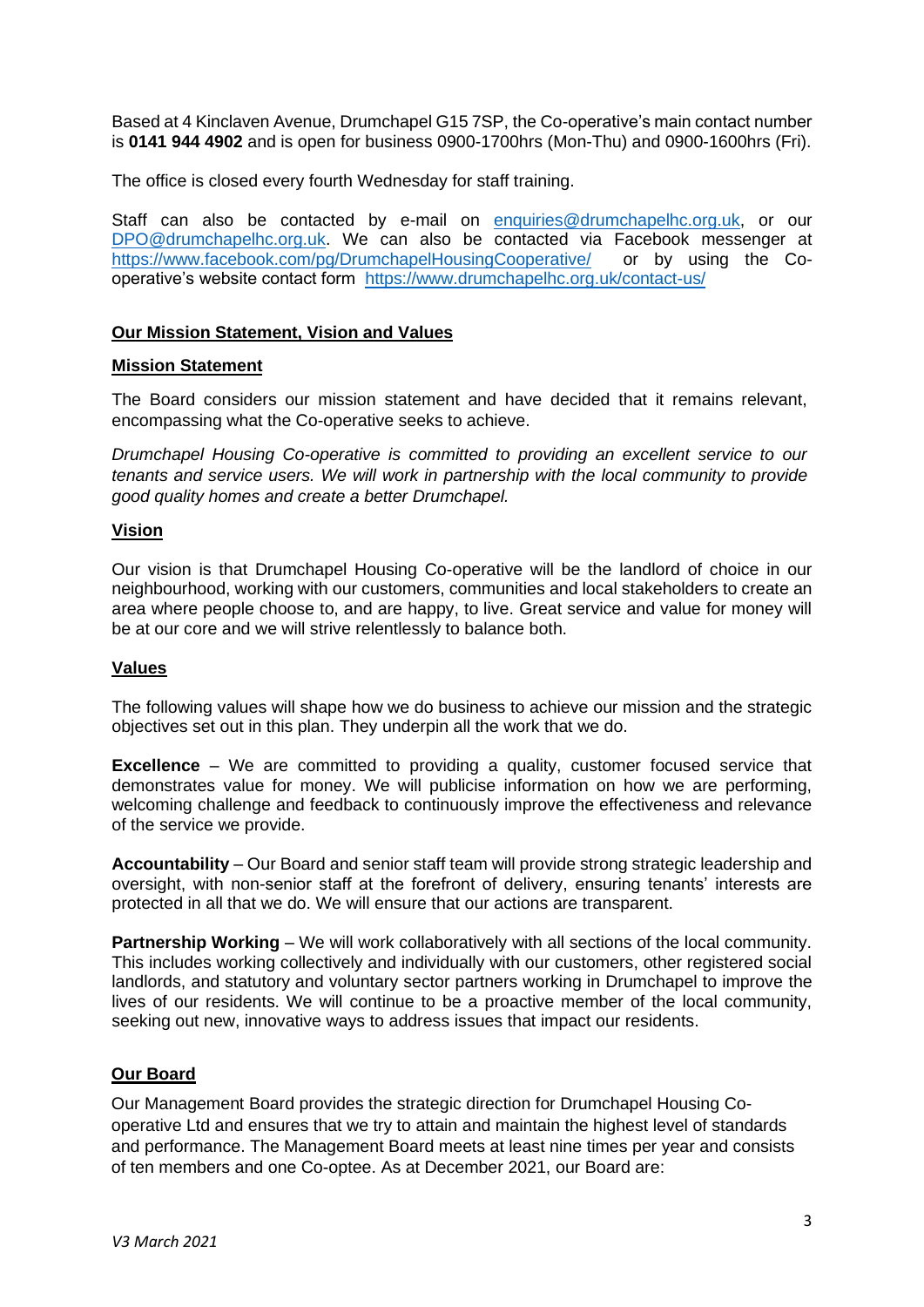David O'Hara (Chair) – David is the newly-appointed Chairperson for the Board (August 2021). David is a retired bus driver and joined the Board in December 2020.

Andrew Loen (Vice Chair) – Andrew worked as a registered pediatric nurse and joined the Board in April 2020.

Josie Barnshaw (Secretary) – Josie is a self-employed co-ordinator in the sport and leisure industry, and also a member of the Board for Strathclyde Autistic Society. Josie has previously served on the Board of another social landlord and has experience of management posts in the health and oil industries.

Joan McFarlane (Member) – Joan was previously Chair of another RSL and has an in-depth local knowledge and experience of community-based organisations. She has previously represented Drumchapel Housing Co-operative as Chair in the past.

Margaret Bowie (Member) – Margaret has an interest in financial aspects of the Cooperative and how this affects our tenants.

Helen Eakin (Member) – Helen previously worked as warehouse manager for a logistics company and various other roles locally. Helen has previously served as the Co-operative's **Chair** 

Elspeth Kerr (Member) – Elspeth is a local authority Councillor and has other interests in Community Development and is a counsellor for COPE (Scotland). Previous recipient of "inspirational person of the year" award for managing long term health issues and work in the community.

David Riddell (Member) – David also volunteers for other organisations in Drumchapel and has previously served as officer bearer on the Board.

Kayleigh Watt (Member) – Kayleigh is a new Board member who was appointed at the AGM in August 2021 and works as a clerical officer in Drumchapel Credit Union.

Vincent Ogar (Member) – Vincent is a new Board member who was appointed at the AGM in August 2021 and is a student of electric engineering.

Tiffany Harvey (Co-optee) – Tiffany is a Co-optee and recently graduated with a Financial Honours Degree. She is also a part-qualified accountant with the ACCA and joined the Board in April 2020.

#### **Background**

The Freedom of Information (Scotland) Act 2002 (FOISA) requires that all housing associations/co-operatives in Scotland must produce and maintain a publication scheme. This must detail all of the key information that we publish and how you can access it. This Guide to Information is our publication scheme and contains links to where you can find all of the information listed online.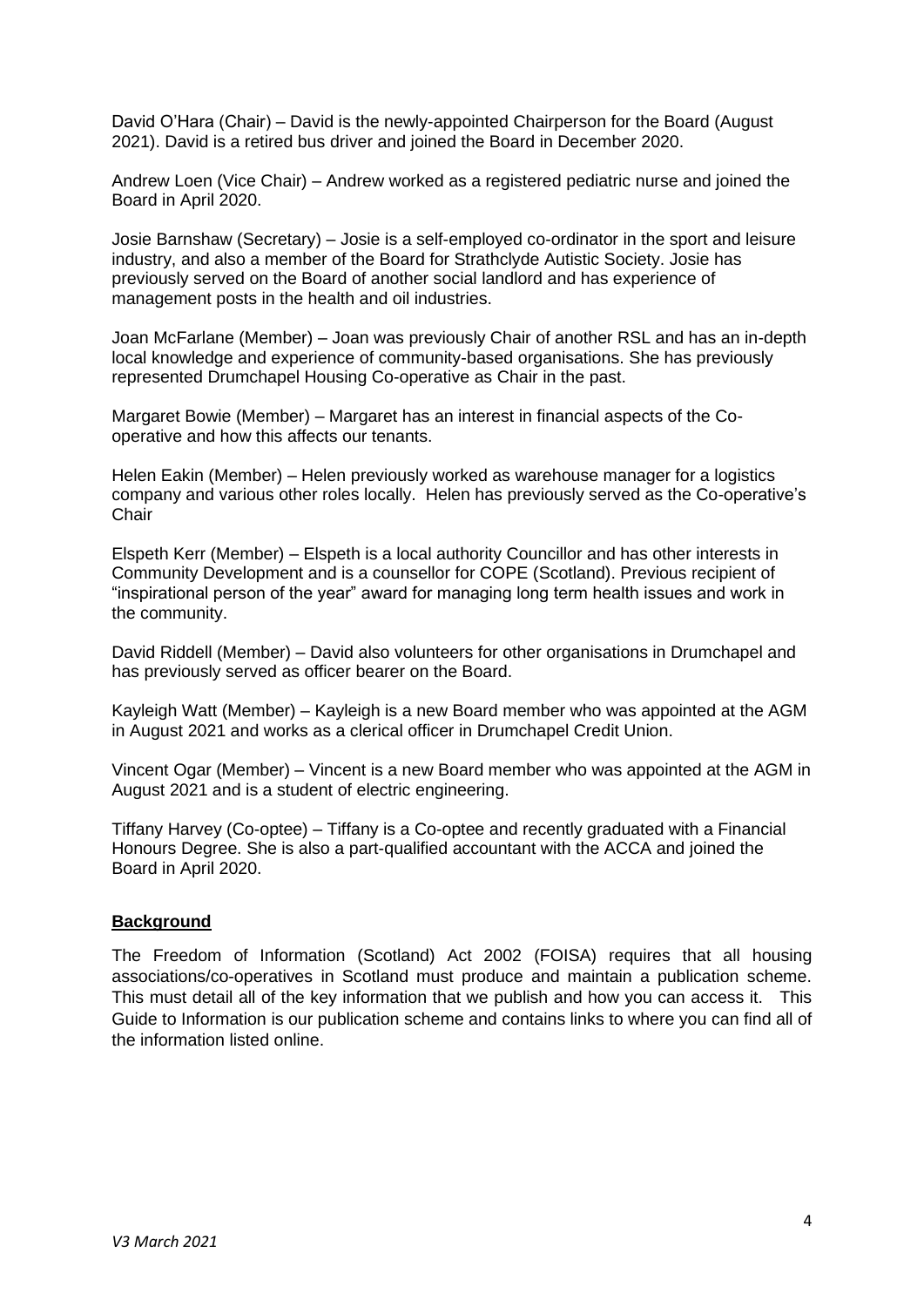Drumchapel Housing Co-operative Ltd. has adopted the Scottish Information Commissioner's (SIC) [Model Publication Scheme](http://www.itspublicknowledge.info/ScottishPublicAuthorities/PublicationSchemes/TheModelPublicationScheme.aspx) (MPS), and this Guide has been approved by the SIC.

# **The Model Publication Scheme (MPS) Principles**

The MPS imposes six principles which govern the way we must make our information available through our Guide to Information, these are:

# **Principle One Formats other than Online**

All of the information listed in this guide is available on our website (unless otherwise stated) at<https://www.drumchapelhc.org.uk/guide-to-information/> and is completely free to access online. However, we understand that not everyone will have online access and where this is the case you can contact us to view this in our office (where this would be convenient).

If you would like a printed copy of any of the information listed, unfortunately we may have to charge a small fee to provide this. This fee will never exceed the cost of photocopying and postage – and we will let you know any total cost before we forward this to you.

Our charges at held at Principle Four below.

# **Principle Two: Exempt Information that we cannot publish**

Whilst we will try to make all of the information, we have detailed available, in rare cases there may be some information that we cannot make available. For example, sometimes if we were to publish certain Management Board minutes, it could reveal personal details about an individual. This would be a breach of Data Protection legislation if we were to do so. When this is the case, we will remove any personal details before publication and highlight where and why we have done so.

Going forward we aim, where possible, to publish information for at least the current and previous two financial years. When we review any document – e.g. our policies – to avoid confusion we will only publish the current version once it has been updated.

# **Principle Three: Copyright and re-use**

Where we hold the copyright on our published information, the information may be copied or reproduced without formal permission, provided that:

- It is copied accurately
- It is not used in a misleading context
- The source of the material is identified

#### **Principle Four: Charges**

This section explains when we may make a charge for our publications and how any charge will be calculated. There is no charge to view information on our website or at our premises.

We may charge for providing information to you, but we will charge you no more than it costs us to do so. We will always tell you what the cost is before providing the information to you. Our photocopying charge per page is shown in the tables below:

| <b>Format</b> | ОΙ.<br>$\mathsf{charge}$ |
|---------------|--------------------------|
| Online        | ree                      |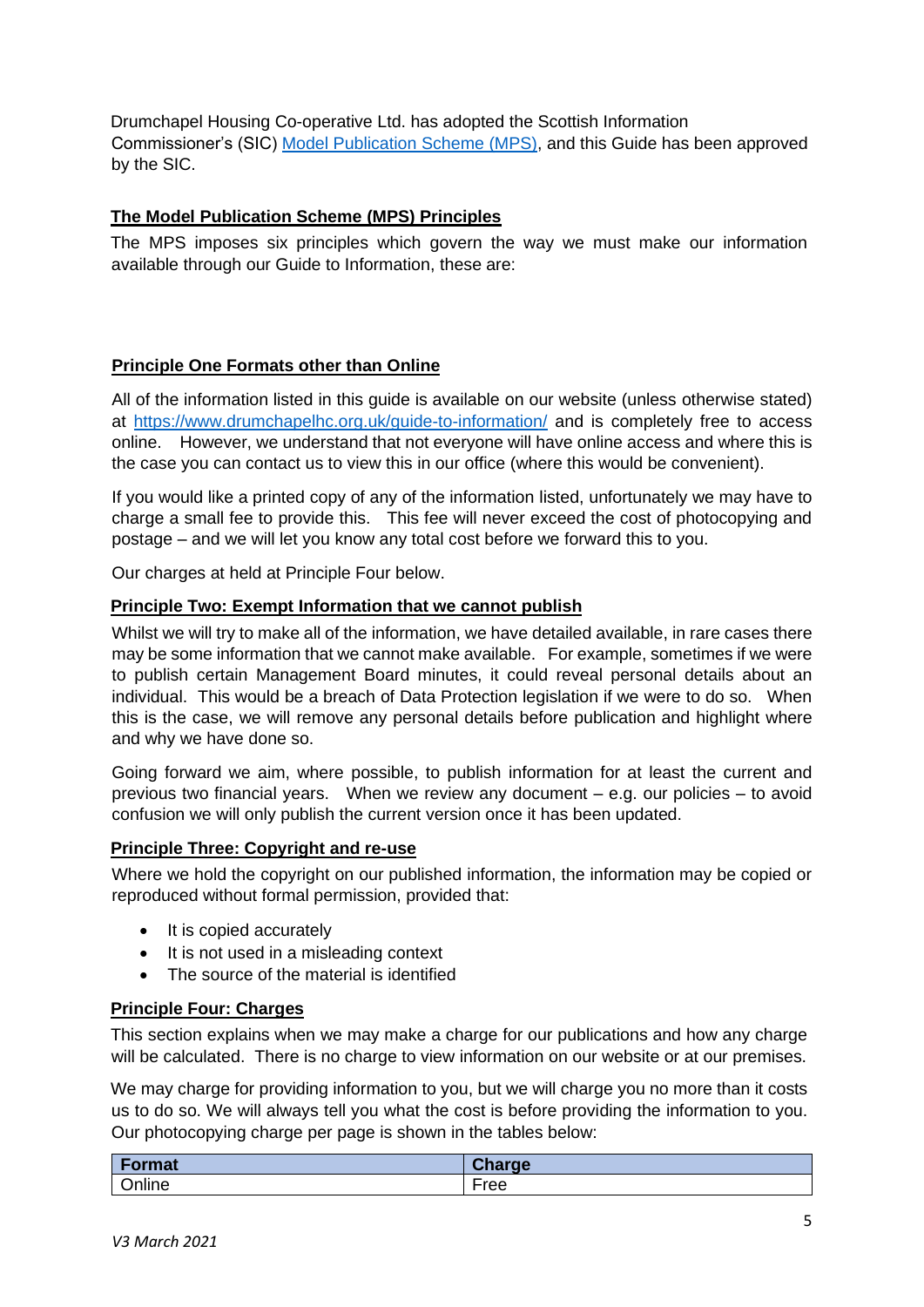| View at our office            | Free                     |
|-------------------------------|--------------------------|
| Print in black and white      | 15p per sheet            |
| Print in colour               | 25p per sheet            |
| <b>Encrypted USB</b>          | £8.00                    |
| Posted document/Encrypted USB | Cost of postage incurred |

# **Charges for information which is not available under the scheme**:

If you submit a request to us for information which is not available in this Guide, the charges will be based on the following calculations:

# **General information requests**

- There will be no charge for information requests which cost us £100 or less to process
- Where information costs between £100 and £600 to provide you may be asked to pay 10% of the cost. That is, if you were to ask for information that cost us £600 to provide, you would be asked to pay £50 calculated on the basis of a waiver for the first £100 and 10% of the remaining £500
- We are not obliged to respond to requests which will cost us over £600 to process
- In calculating any fee, staff time will be calculated at actual cost per staff member hourly salary rate to a maximum of £15 per person per hour
- We do not charge for the time to determine whether we hold the information requested, nor for the time it takes to decide whether the information can be released. Charges may be made for locating, retrieving and providing information to you
- In the event that we decide to impose a charge we will issue you with notification of the charge (a fees notice) and how it has been calculated. You will have three months from the date of issue of the fees notice in which to decide whether to pay the charge. The information will be provided to you on payment of the charge. If you decide not to proceed with the request there will be no charge to you.

# **Charges for Environmental Information**

Environmental information is provided under the EIRs rather than FOISA. The rules for charging for environmental information are slightly different. We do not charge for the time to determine whether we hold the environmental information requested or deciding whether the information can be released. Charges may be made for locating, retrieving and providing information to you e.g. photocopying and postage. If we decide to impose a charge, we will issue you with notification of the charge and how it has been calculated. The information will be provided to you on payment of the charge. If you decide not to proceed with the request there will be no charge to you.

Charges are calculated based on the actual cost to Drumchapel Housing Co-operative Ltd of providing the information.

| Format                        | Charge                   |
|-------------------------------|--------------------------|
| Online                        | Free                     |
| View at our office            | Free                     |
| Print in black and white      | 15p per sheet            |
| Print in colour               | 25p per sheet            |
| <b>Encrypted USB</b><br>£8.00 | £8.00                    |
| Posted document/Encrypted USB | Cost of postage incurred |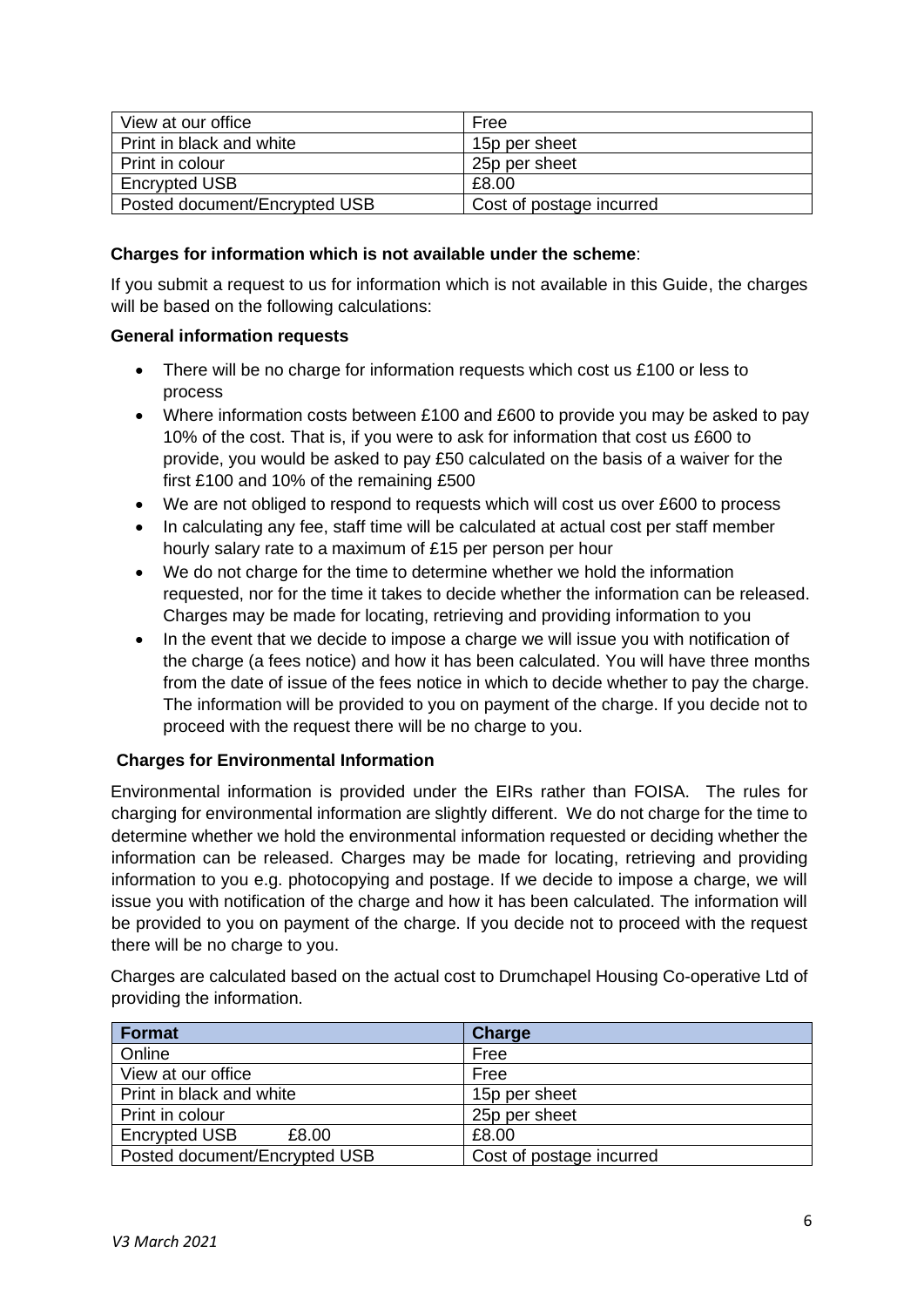| Staff time is calculated at actual cost per   To a maximum of £15 per person per hour. |  |
|----------------------------------------------------------------------------------------|--|
| staff member hourly salary rate                                                        |  |

The first £100 worth of information will be provided to you without charge.

Where information costs between £100 and £600 to provide, you will be asked to pay 10% of the cost. That is, if you were to ask for information that cost us £600 to provide, you would be asked to pay £50, calculated on the basis of a waiver for the first £100 and 10% of the remaining £500.

Where it would cost more than £600 to provide the information to you, however, we will ask you to pay the full cost of providing the information, with no waiver for any portion of the cost.

# **Charge for request for your own personal data**

There is no charge for requesting your own personal data under the General Data Protection Regulation (GDPR) Subject Access Request. We must provide a copy of the information **free of charge**. However, we can charge a 'reasonable fee' when a request is manifestly unfounded or excessive, particularly if it is repetitive.

We may also charge a reasonable fee to comply with requests for further copies of the same information. This does not mean that we can charge for all subsequent access requests.

The fee must be based on the administrative cost of providing the information.

Further information on GDPR can be found on the Information Commissioner's Office website. Click [here](https://ico.org.uk/for-organisations/guide-to-the-general-data-protection-regulation-gdpr/) [t](https://ico.org.uk/for-organisations/guide-to-the-general-data-protection-regulation-gdpr/)o access.

# **Principle 5: Advice and Assistance**

You can contact us for assistance about any aspect of this publication scheme or help to find and request information:

If you have any queries about anything contained within this Guide to Information, or if there is some information that you cannot find that you would like to access, please contact:

# **(Contact name to be updated)**

Tel – 0141 944 4902 E-mail – DPO@drumchapelhc.org.uk

Or at the Co-operative's Offices at 4 Kinclaven Avenue Drumchapel G15 7SP

# **Principle 6: Duration**

Once published through the Guide to Information, the Information will be available for the current and previous two financial years.

Where information has been updated or superseded, only the current version will be available (previous versions may be requested from Drumchapel Housing Co-operative Ltd under section 1(1) of FOISA).

Our Guide to Information will contain a 'last reviewed' date showing when the document was last reviewed, to ensure it contains the most up to date information.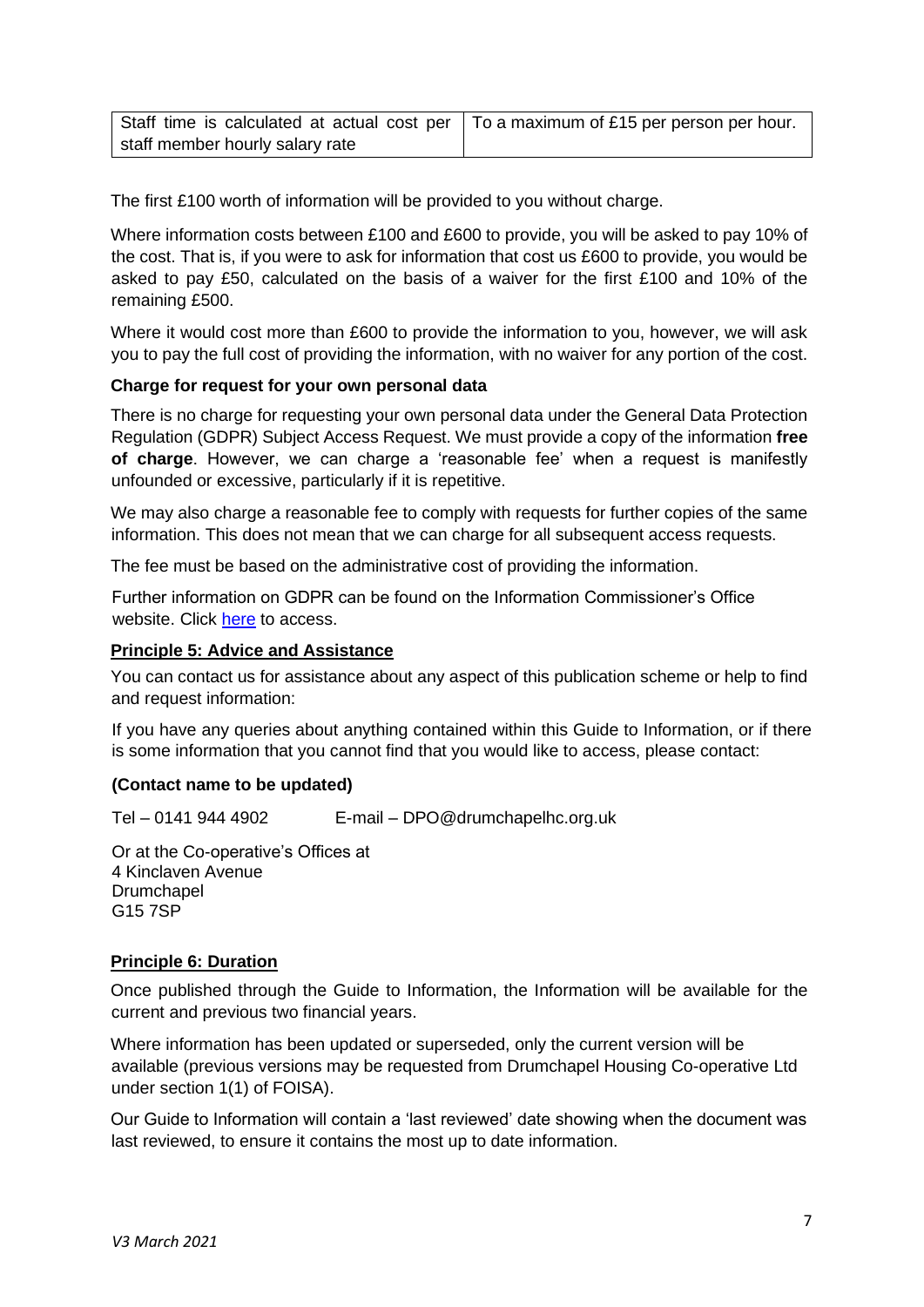# **Records Management Policy**

Drumchapel Housing Co-operative Ltd regards its records as a major asset of the Company. It confirms that its records are one of the essential resources which support management in the efficient and effective fulfilment of its governance, business and legal responsibilities. Drumchapel Housing Co-operative Ltd Data Retention Policy + Schedule can be found at our Information section of the website.

# **The Information that we make available to you**

Under the MPS, the information we provide must be listed under certain "classes" of information. These are the categories of information that are detailed below. As FOI applies to other bodies and sectors across Scotland – such as Scottish Government and Councils for example –this means that not all of the categories in the MPS apply to housing associations/co-operatives. 1

The details of all the information we hold under each of the classes that apply to our organisation, and hyperlinks to access this information when available online, are outlined below.

# **The Classes of Information are:**

Class 1: About Drumchapel Housing Co-operative Ltd

- Class 2: How we deliver our functions and services
- Class 3: How we take decisions and what we have decided
- Class 4: What we spend and how we spend it
- Class 5: How we manage our human, physical and information resources
- Class 6: How we procure goods and services from external providers
- Class 7: How we are performing
- Class 8: Our commercial publications not applicable to Drumchapel Housing Co-operative

Class 9: Our open data – not applicable to Drumchapel Housing Co-operative

| <b>Information</b>                                                                        | Where to access                           |  |
|-------------------------------------------------------------------------------------------|-------------------------------------------|--|
| <b>Class 1 - About Drumchapel Housing Co-operative Ltd. (DHC)</b>                         |                                           |  |
| Information about DHC who we are, where to find us, how to contact us, how we are managed |                                           |  |
| and our external relations.                                                               |                                           |  |
| Descriptions of who we are                                                                |                                           |  |
| Mission Statement, Vision and Values                                                      | <b>Mission Statement</b>                  |  |
| <b>Business Plan</b>                                                                      | https://www.drumchapelhc.org.uk/about-us/ |  |
|                                                                                           |                                           |  |
| Location and opening arrangements                                                         |                                           |  |
| Address                                                                                   | <b>Contact details</b>                    |  |
| Telephone number and e-mail address for                                                   |                                           |  |
| general enquiries and DPO requests.                                                       |                                           |  |
| Opening times                                                                             |                                           |  |
| Contact details for making a complaint                                                    | Make a complaint                          |  |
|                                                                                           |                                           |  |

<sup>1</sup> In the MPS Class 8: Commercial Publications and Class 9: Our Open Data do not apply to RSLs.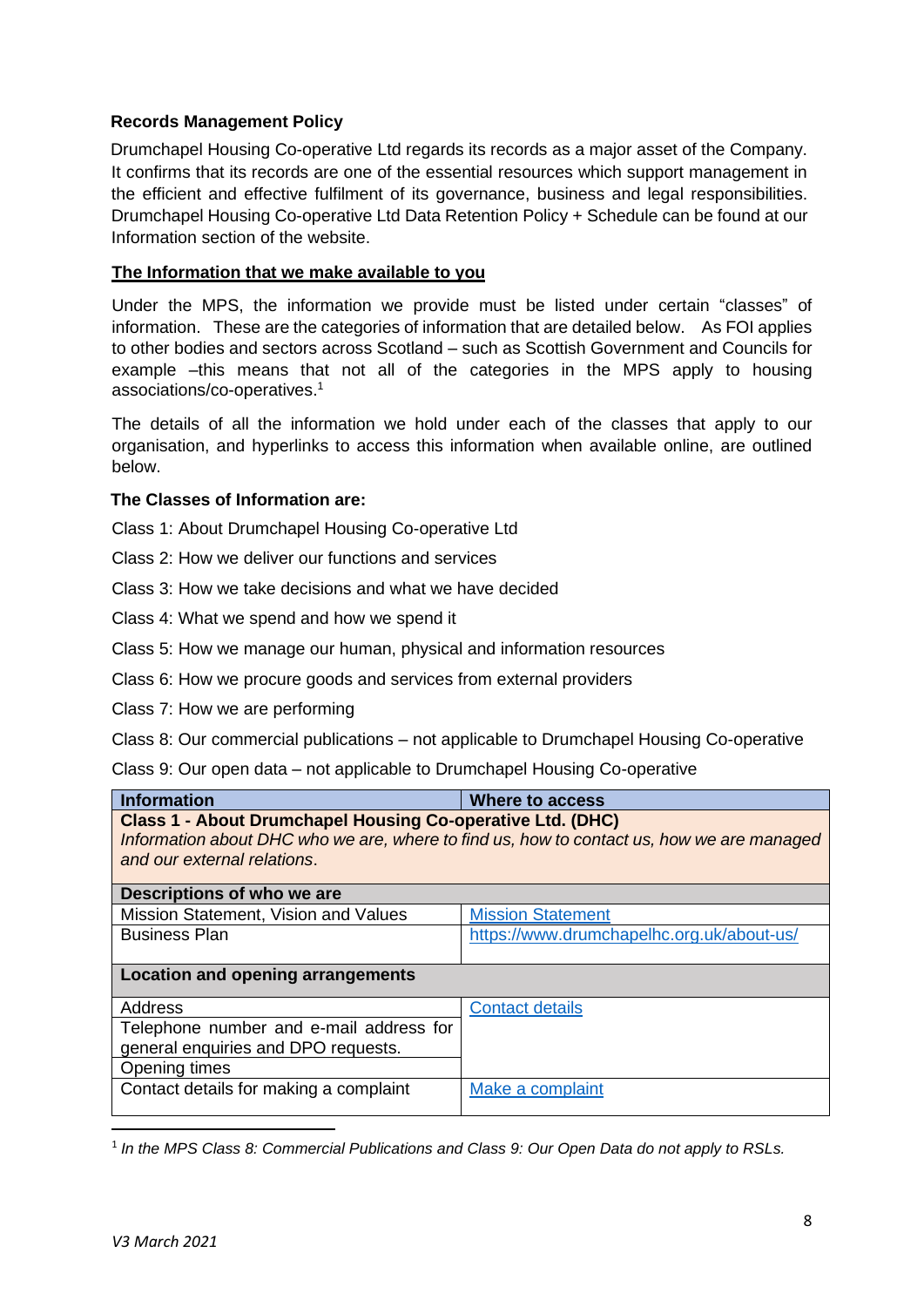| <b>Information</b>                                             | <b>Where to access</b>                                      |  |
|----------------------------------------------------------------|-------------------------------------------------------------|--|
| Information relating to Freedom of Information                 |                                                             |  |
| Publication<br>Scheme<br>and<br>Guide<br>to                    | <b>Publication Scheme and Guide To Information</b>          |  |
| Information                                                    |                                                             |  |
| Schedule<br>Published<br>Charging<br>for<br>Information        | <b>Charging Schedule</b>                                    |  |
| Contact details and advice on making an FOI                    | <b>FOI requests</b>                                         |  |
| request                                                        |                                                             |  |
| Information<br>of<br>policies<br>Freedom<br>and                | <b>FOI Policy</b>                                           |  |
| procedures<br>Schedule<br>for<br>environmental                 |                                                             |  |
| Charging<br>information provided in response to requests       | <b>Charging Schedule</b>                                    |  |
| made under EIRs                                                |                                                             |  |
| <b>About our Governing Body</b>                                |                                                             |  |
| List of Governing Body Members                                 | <b>Board Member details</b>                                 |  |
| <b>Names</b><br>$\bullet$                                      |                                                             |  |
| when they became a governing body<br>member                    |                                                             |  |
| Professional biographical details for                          |                                                             |  |
| our office bearers                                             |                                                             |  |
| when they became an office-bearer<br>$\bullet$                 |                                                             |  |
| Description of the role of the Governing Body                  |                                                             |  |
| chart<br>governance<br>structure<br>$\bullet$                  | <b>Governance Structure Chart</b>                           |  |
| (including<br>sub-committees<br>and                            |                                                             |  |
| working groups);                                               |                                                             |  |
| remits for governing body and any<br>sub-committees            | Remits for governing body and any sub-<br><b>Committees</b> |  |
|                                                                |                                                             |  |
| How to become part of the governing body                       | How to become part of the governing body                    |  |
| About our staff                                                |                                                             |  |
|                                                                |                                                             |  |
| List of senior management team, including   Staff details      |                                                             |  |
| professional biography<br>Organisational structure             | <b>Organisational Structure</b>                             |  |
|                                                                |                                                             |  |
| <b>Governance Documents and Corporate Policies</b>             |                                                             |  |
| <b>Rules</b>                                                   | <b>Rules</b>                                                |  |
| <b>Standing Orders</b>                                         | Standing Orders Available on request                        |  |
| Membership Policy                                              | <b>Membership policy</b><br><b>Code of Conduct (Staff)</b>  |  |
| Code of Conduct for Staff                                      |                                                             |  |
| Code of Conduct for Governing<br><b>Body</b><br><b>Members</b> | <b>Code of Conduct (Board)</b>                              |  |
| <b>Entitlements Payments and Benefits Policy</b>               | Available on request                                        |  |
| Register of Interests                                          |                                                             |  |
| <b>Equality and Human Rights Policy</b>                        | <b>To Follow</b><br><b>Equality and Human Rights policy</b> |  |
|                                                                |                                                             |  |
| <b>Health and Safety Policy</b>                                | <b>Health and Safety policy</b>                             |  |
| <b>Sustainability Policy</b>                                   |                                                             |  |
|                                                                | <b>Sustainability policy</b>                                |  |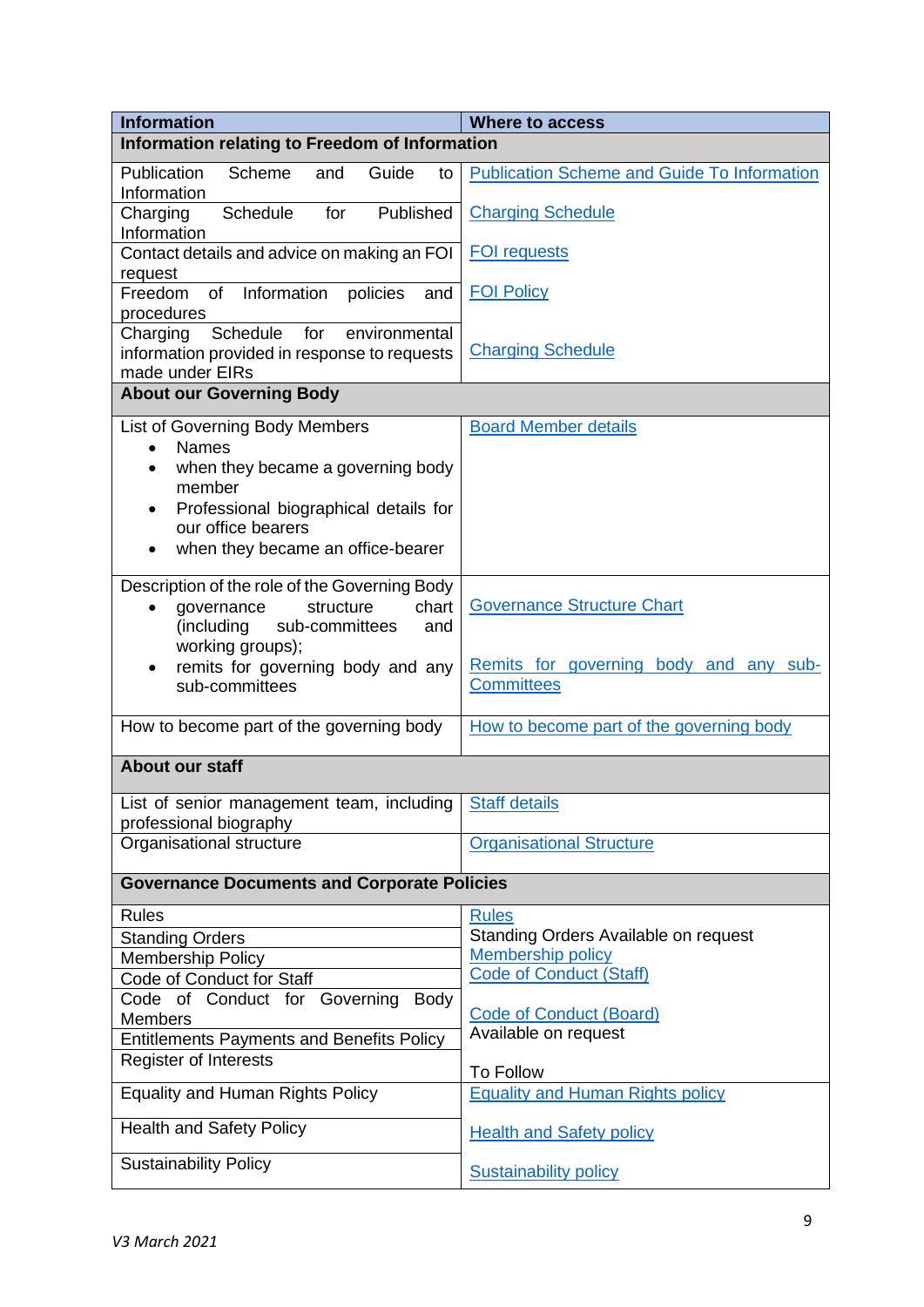| <b>Information</b>                                                        | <b>Where to access</b>                                                                        |  |
|---------------------------------------------------------------------------|-----------------------------------------------------------------------------------------------|--|
|                                                                           |                                                                                               |  |
| <b>Relationship with Regulators</b>                                       |                                                                                               |  |
|                                                                           |                                                                                               |  |
|                                                                           |                                                                                               |  |
| Engagement plan with Scottish Housing                                     | with<br><b>Scottish</b><br>plan<br><b>Housing</b><br>Engagement                               |  |
| Regulator                                                                 | <b>Regulator</b>                                                                              |  |
| <b>Assurance Statement</b>                                                |                                                                                               |  |
|                                                                           | <b>Assurance statement</b>                                                                    |  |
| Annual Return on Charter Submission to                                    | <b>ARC</b> submission to SHR                                                                  |  |
| <b>SHR</b><br>(which<br>includes stock<br>condition                       |                                                                                               |  |
| information)<br><b>Financial Returns to SHR</b>                           | <b>Financial Return to SHR</b>                                                                |  |
| Charter report to tenants is included in our                              |                                                                                               |  |
| <b>Annual Report</b>                                                      | <b>Charter report to tenants</b>                                                              |  |
| Internal and External Audit arrangements                                  | <b>Audit policy</b>                                                                           |  |
| <b>Group Details</b>                                                      |                                                                                               |  |
| <b>Details</b><br><b>of</b><br>subsidiaries/parent<br>our<br>organisation | Not Applicable                                                                                |  |
| <b>Key Partnerships</b>                                                   |                                                                                               |  |
|                                                                           |                                                                                               |  |
| with<br>other<br>Strategic<br>agreements                                  | Available on Request                                                                          |  |
| organisations                                                             |                                                                                               |  |
| Class 2 – How we deliver our functions and services                       |                                                                                               |  |
|                                                                           | Information about our work, our strategy and policies for delivering services and information |  |
| for our service users.                                                    |                                                                                               |  |
| How to use our services                                                   |                                                                                               |  |
| How to report a repair                                                    | Report a repair                                                                               |  |
|                                                                           |                                                                                               |  |
| <b>Right to Repair information</b>                                        | Right to repair information                                                                   |  |
| How to apply for a house                                                  | <b>Apply for housing</b>                                                                      |  |
| How to get information about tenancy                                      | Contact us on 0141 944 4902                                                                   |  |
| support                                                                   | Email: enquiries@drumchapelhc.org.uk                                                          |  |
| How to make a complaint                                                   | How to make a complaint                                                                       |  |
| How to speak to a housing officer                                         | Contact us on 0141 944 4902                                                                   |  |
|                                                                           | Email: enquiries@drumchapelhc.org.uk                                                          |  |
| How we consult with tenants and other                                     |                                                                                               |  |
| customers to inform and improve service                                   | <b>Tenant Participation policy</b>                                                            |  |
| delivery and develop new services                                         |                                                                                               |  |
| <b>Policies and Procedures</b>                                            |                                                                                               |  |
| Allocations Policy our Choice Based Letting                               |                                                                                               |  |
| Policy                                                                    | <b>Allocations policy</b>                                                                     |  |
|                                                                           |                                                                                               |  |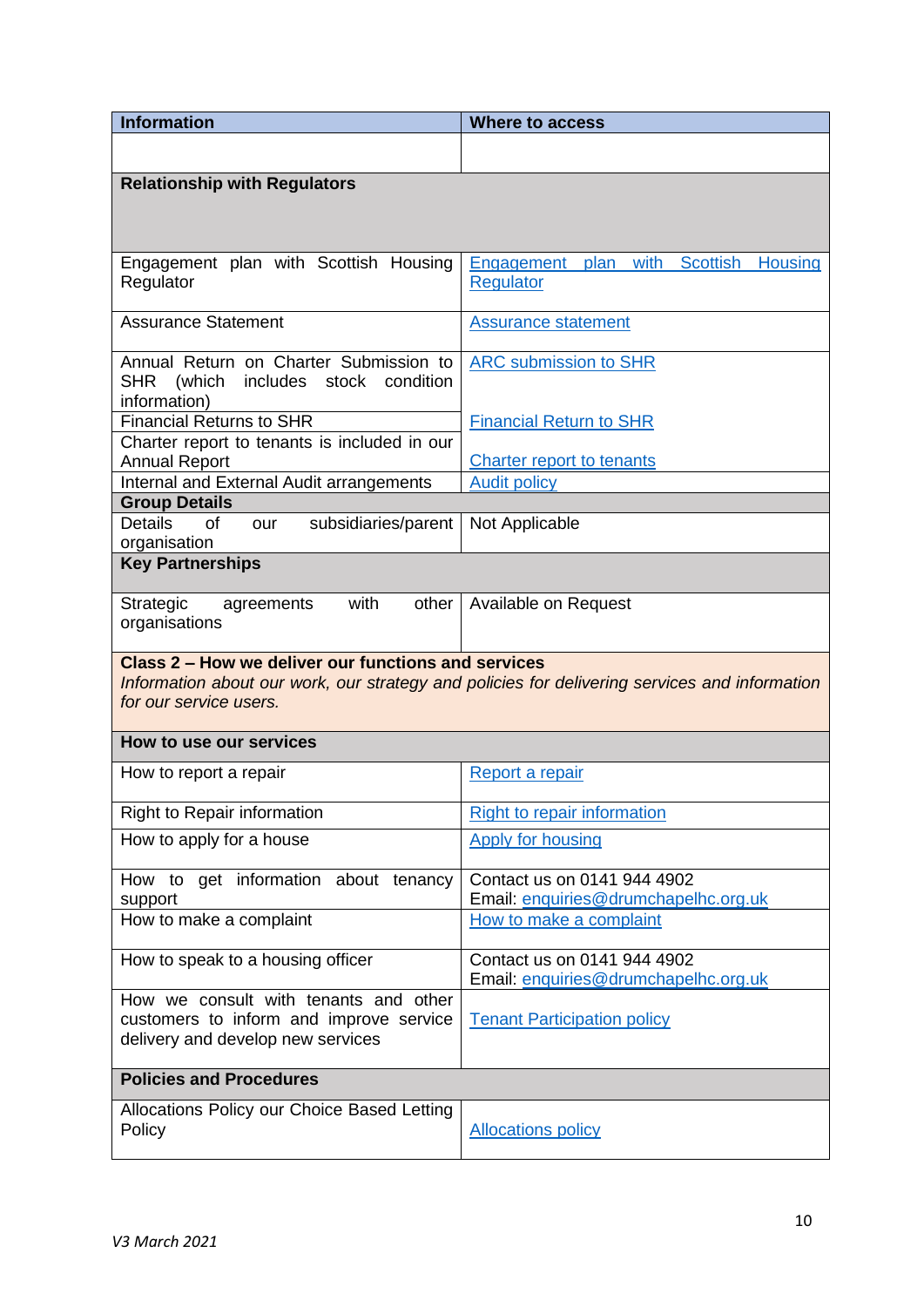| <b>Information</b>                                                         | <b>Where to access</b>                                  |
|----------------------------------------------------------------------------|---------------------------------------------------------|
| Adaptations Policy (Part of the Repairs and<br>Maintenance Policy)         | <b>Adaptations policy</b>                               |
|                                                                            | <b>Abandoned Tenancy policy</b>                         |
| <b>Abandoned Tenancy Policy</b>                                            |                                                         |
| Anti-Social<br>Neighbour<br>Nuisance<br>and                                | <b>Neighbour Nuisance and Anti-Social</b>               |
| <b>Behaviour Policy</b>                                                    | <b>Behaviour Policy</b>                                 |
| Asbestos in Tenancies Policy                                               | <b>Asbestos in Tenancies policy</b>                     |
|                                                                            | <b>Bad Debt Provision and Write Off Policy</b>          |
| Bad Debt Provision and Write Off Policy<br><b>Breach Management Policy</b> |                                                         |
|                                                                            | <b>Breach Management Policy</b>                         |
| <b>Rent Management Policy</b>                                              |                                                         |
|                                                                            | <b>Rent Management policy</b>                           |
| <b>Asset Management Strategy</b>                                           | <b>Asset Management Plan</b>                            |
|                                                                            |                                                         |
| <b>Complaints Handling procedures</b>                                      | <b>Complaints Handling procedures</b>                   |
|                                                                            |                                                         |
| <b>Construction Design and Management</b>                                  | <b>Construction Design and Management policy</b>        |
|                                                                            | <b>Customer Service Standards policy</b>                |
| <b>Customer Care Policy</b>                                                |                                                         |
| Data Retention Policy and schedule                                         | Data Retention Policy /<br>Data Retention               |
|                                                                            | <b>Schedule</b>                                         |
| Data Subject Rights Procedures                                             | Data Subject Rights Procedures                          |
| <b>Disaster Recovery and Business Continuity</b>                           |                                                         |
|                                                                            | <b>Disaster Recovery and Business Continuity Policy</b> |
|                                                                            | <b>EIR Policy</b>                                       |
| <b>EIR Policy</b>                                                          |                                                         |
| <b>Equality and Diversity Policy</b>                                       | <b>Equality &amp; Diversity policy</b>                  |
| <b>Estate Management Policy</b>                                            |                                                         |
|                                                                            | <b>Estate Management Policy and Procedures</b>          |
| <b>Financial Procedures</b>                                                | <b>Financial Procedures</b>                             |
|                                                                            |                                                         |
| <b>Financial Regulations</b>                                               | <b>Financial Regulations</b>                            |
| <b>FOISA Policy</b>                                                        |                                                         |
|                                                                            | <b>FOISA Policy</b>                                     |
| <b>Fraud Policy</b>                                                        | <b>Fraud Policy</b>                                     |
| <b>GDPR Policy</b>                                                         |                                                         |
|                                                                            | <b>GDPR Policy</b>                                      |
| <b>Health and Safety Policy</b>                                            |                                                         |
|                                                                            | <b>Health &amp; Safety policy</b>                       |
| Information<br>Technology<br>Cyber<br>Security                             | <b>I.T Cyber Security Policy</b>                        |
| Policy<br>Openness and Confidentiality policy                              |                                                         |
|                                                                            | <b>Openness and Confidentiality policy</b>              |
| Pet Policy and Procedures                                                  |                                                         |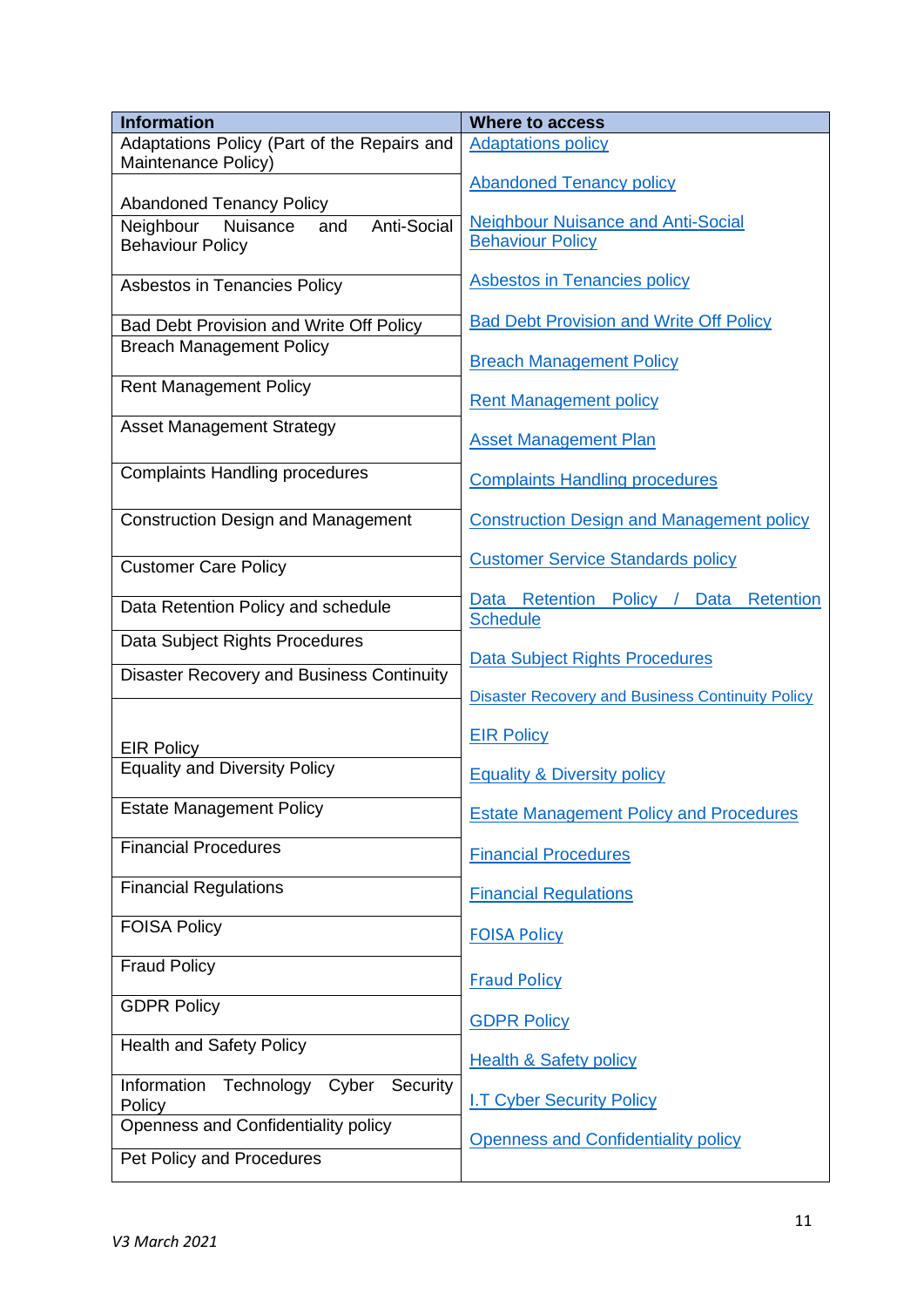| <b>Information</b>                                                                                                                                                                  | <b>Where to access</b>                                                   |  |
|-------------------------------------------------------------------------------------------------------------------------------------------------------------------------------------|--------------------------------------------------------------------------|--|
| <b>Procurement Guide</b>                                                                                                                                                            | <b>Pet Policy and Procedures</b>                                         |  |
| <b>Risk Management Strategy</b>                                                                                                                                                     | <b>Procurement policy</b>                                                |  |
| <b>Racial Harassment Policy</b>                                                                                                                                                     | Risk Management policy (to follow)                                       |  |
| <b>Rent Policy</b>                                                                                                                                                                  | <b>Racial Harassment Policy</b>                                          |  |
| <b>Repairs and Maintenance Policy</b>                                                                                                                                               | <b>Rent Policy and Rent Management Policy +</b>                          |  |
| <b>Reward and Recognition Policy</b>                                                                                                                                                | Procedure                                                                |  |
| <b>Succession Planning Policy</b>                                                                                                                                                   | <b>Repair and Maintenance policy</b>                                     |  |
| <b>Sustainability Policy</b>                                                                                                                                                        | <b>Reward and Recognition Policy</b>                                     |  |
| <b>Tenancy Changes policy</b>                                                                                                                                                       | <b>Succession Planning policy</b>                                        |  |
| <b>Tenant Participation Policy</b>                                                                                                                                                  | <b>Sustainability policy</b>                                             |  |
|                                                                                                                                                                                     | <b>Tenancy Changes policy</b>                                            |  |
|                                                                                                                                                                                     | <b>Tenant Participation Policy</b>                                       |  |
| <b>Void Management Policy</b>                                                                                                                                                       | <b>Void Management policy</b>                                            |  |
| Water System Management and Legionella                                                                                                                                              | Water System Management and Legionella                                   |  |
| policy<br>policy                                                                                                                                                                    |                                                                          |  |
| Class 3 - How we take decisions and what we have decided<br>Information about the decisions we take, how we make decisions and how we involve others.                               |                                                                          |  |
| <b>Governing Body Meetings</b>                                                                                                                                                      |                                                                          |  |
| Governing body meeting minutes                                                                                                                                                      | <b>Minutes</b>                                                           |  |
| Governing body meeting reports/papers<br>Governing body agendas                                                                                                                     | Management Board Agenda and Reports – on<br>request unless confidential. |  |
| <b>Consultation and Participation</b>                                                                                                                                               |                                                                          |  |
| <b>Tenant Participation Strategy</b>                                                                                                                                                | <b>Tenant Participation policy</b>                                       |  |
| Consultation reports noting the outcome of To Follow<br>any recent consultations with tenants/others                                                                                |                                                                          |  |
| Class 4 – What we spend and how we spend it                                                                                                                                         |                                                                          |  |
| Information about our strategy for, and management of, financial resources (in sufficient detail<br>to explain how we plan to spend public money and what has actually been spent). |                                                                          |  |
| Information about our accounts and budgets                                                                                                                                          |                                                                          |  |
| Description of funding sources                                                                                                                                                      | <b>Tenant Report Card</b>                                                |  |
| <b>Audited accounts</b>                                                                                                                                                             | <b>Audited accounts 2021/22</b>                                          |  |
| Budget policies and procedures                                                                                                                                                      |                                                                          |  |
| Budget allocation to key service areas                                                                                                                                              |                                                                          |  |
| Our programme of work and projects                                                                                                                                                  |                                                                          |  |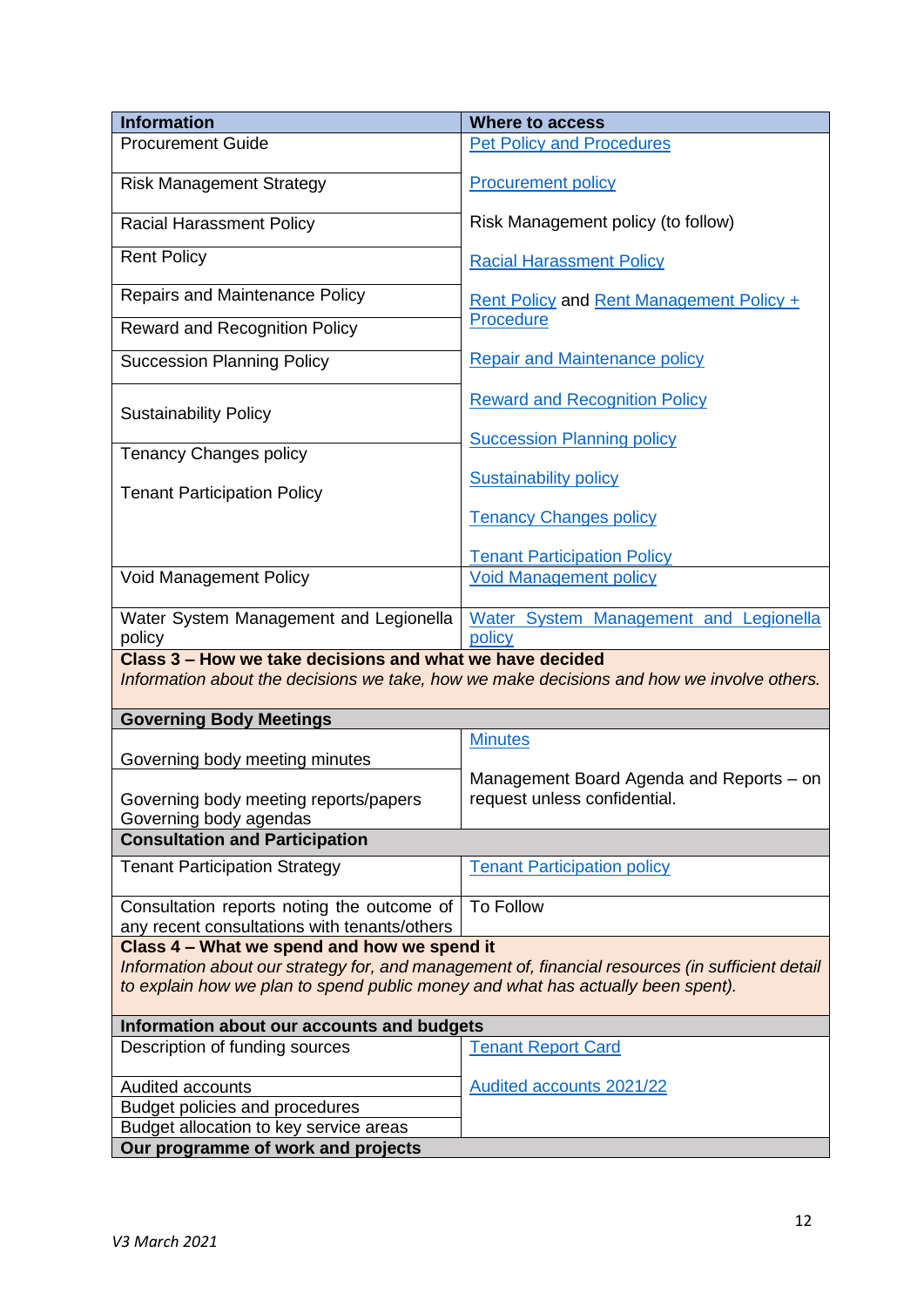| <b>Information</b>                                                            | <b>Where to access</b>                                                   |  |
|-------------------------------------------------------------------------------|--------------------------------------------------------------------------|--|
| Brief details of any project funding and how                                  | <b>Tenant Report Card</b>                                                |  |
| it's being spent                                                              |                                                                          |  |
|                                                                               |                                                                          |  |
| Capital works programme/plans information                                     | <b>Tenant Report Card</b>                                                |  |
| (annual programme figure)                                                     |                                                                          |  |
| <b>Spending relating to Staff and Governing Body</b>                          |                                                                          |  |
| <b>Expenses Policies and Procedures for Staff</b><br>and Board Members        |                                                                          |  |
| Pay and grading structure (levels of pay<br>rather than individual salaries)  | On request                                                               |  |
| General information about staff pension<br>scheme                             | <b>TPT Retirement Solutions</b>                                          |  |
| Class 5 - How we manage our resources                                         |                                                                          |  |
| Information about how we manage our human, physical and information resources |                                                                          |  |
| <b>Human resources</b>                                                        |                                                                          |  |
| Human resources policies, covering:                                           |                                                                          |  |
| recruitment                                                                   |                                                                          |  |
| Personal Development Plan policy                                              | Recruitment and Selection policy – on request                            |  |
| Salary<br>and<br>Grading<br>(set<br>by                                        | Discipline and Dismissal policy - on request                             |  |
| <b>Employers in Voluntary Housing)</b>                                        | Grievance policy - on request<br><b>Fair Processing Notice (Tenants)</b> |  |
| pensions<br>discipline and grievance                                          |                                                                          |  |
| employee privacy policy                                                       | <b>Fair Processing Notice (Website)</b>                                  |  |
| <b>Trade Union information</b>                                                | Union membership is individual to staff. Terms                           |  |
|                                                                               | and Condition negotiated via EVH with GMB.                               |  |
| Summary of professional organisations or                                      | <b>DrumCOG</b><br>Associations<br>(Housing<br>in                         |  |
| trade bodies of which we are a member                                         | Drumchapel)                                                              |  |
|                                                                               | <b>SFHA</b><br><b>SHARE</b>                                              |  |
|                                                                               | <b>Glasgow West of Scotland Forum</b>                                    |  |
|                                                                               | <u>EVH</u>                                                               |  |
|                                                                               | <b>TIS</b><br><b>TPAS</b>                                                |  |
| <b>Physical Resources</b>                                                     |                                                                          |  |
|                                                                               |                                                                          |  |
| Management of our land and property                                           |                                                                          |  |
| assets, including environmental and                                           | <b>Asset Management policy</b>                                           |  |
| sustainability reports                                                        |                                                                          |  |
| General description of our land and property                                  | To follow                                                                |  |
| holdings                                                                      |                                                                          |  |
|                                                                               |                                                                          |  |
| Estate development plans                                                      | Not applicable as we are not currently<br>developing                     |  |
| <b>Information Resources</b>                                                  |                                                                          |  |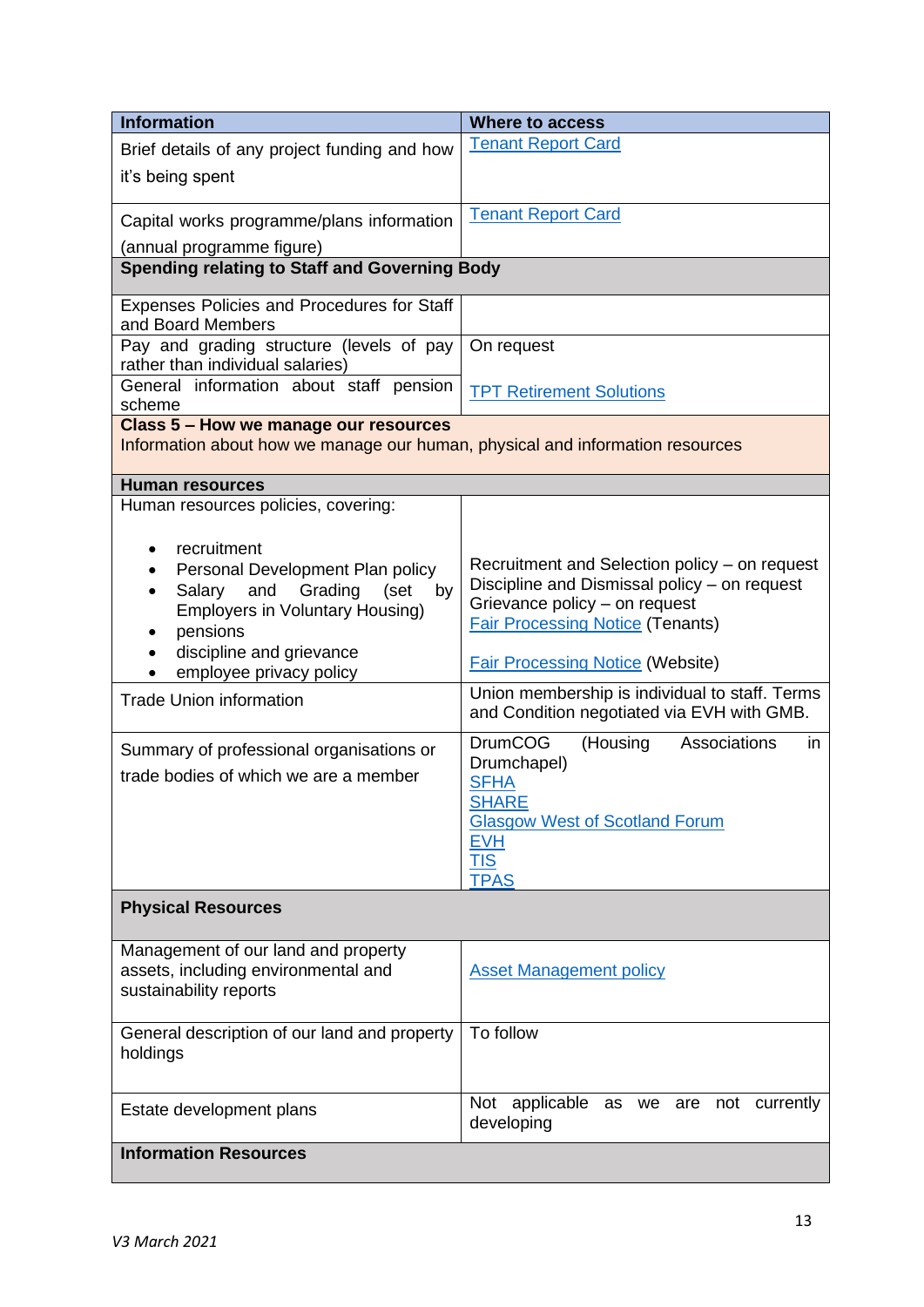| <b>Information</b>                                                                                                                                                                                                   | <b>Where to access</b>           |  |
|----------------------------------------------------------------------------------------------------------------------------------------------------------------------------------------------------------------------|----------------------------------|--|
| Records management policy and records<br>plan,<br>including<br>records<br>management                                                                                                                                 | <b>GDPR Privacy policy</b>       |  |
| retention schedule                                                                                                                                                                                                   |                                  |  |
| Data protection or privacy policy                                                                                                                                                                                    | <b>GDPR Data Protection</b>      |  |
|                                                                                                                                                                                                                      |                                  |  |
| Class 6 - How we procure goods and services from external providers<br>Information about how we procure works, goods and services, and our contracts with external<br>providers.                                     |                                  |  |
| <b>Our Contractors and suppliers</b>                                                                                                                                                                                 |                                  |  |
| Information about our key service delivery<br>contractors who carry out:<br>responsive repairs<br>landscape maintenance<br>planned/cyclical maintenance                                                              | <b>Contracts Register</b>        |  |
| List of suppliers and contractors used by<br>organisation                                                                                                                                                            |                                  |  |
| Information about regulated procurement<br>contracts awarded (value, scope, duration)                                                                                                                                |                                  |  |
| <b>Our Procurement</b>                                                                                                                                                                                               |                                  |  |
| <b>Procurement Guide</b>                                                                                                                                                                                             | <b>To Follow</b>                 |  |
| Information on how to tender for work and<br>invitations to tender                                                                                                                                                   |                                  |  |
| Register of contracts awarded which have<br>gone through formal tendering, including<br>name of supplier, period of contract and<br>value                                                                            |                                  |  |
| <b>Framework Agreements</b>                                                                                                                                                                                          |                                  |  |
| Links to procurement information we publish<br>on Public Contracts Scotland website                                                                                                                                  | <b>Public Contracts Scotland</b> |  |
| Class 7 - How we are performing<br>Information about how we perform as an organisation, and how well we deliver our functions<br>and services                                                                        |                                  |  |
| Annual Report and ARC report to tenants<br>Performance Standards/indicators<br>Benchmarking information                                                                                                              | <b>Tenant Report Card</b>        |  |
| Complaints policy, guidance and forms                                                                                                                                                                                | <b>Complaints guidance</b>       |  |
| <b>Complaints Reports</b>                                                                                                                                                                                            | <b>Complaints Reports</b>        |  |
| <b>Class 8 - Our commercial publications</b><br>Information packaged and made available for sale on a commercial basis and sold at market<br>value through a retail outlet e.g. bookshop, museum or research journal |                                  |  |